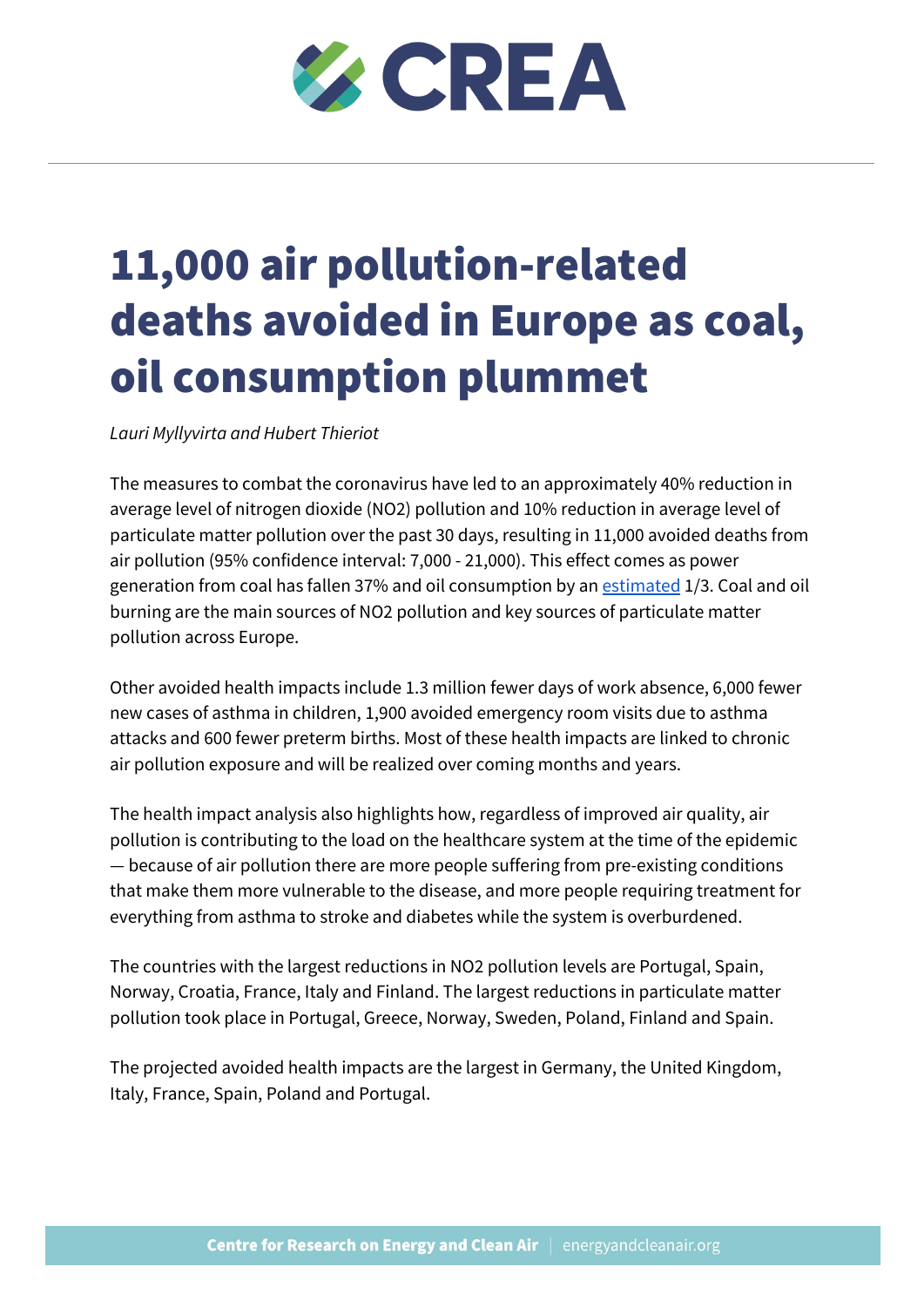

Coal power plants in the UK have been generating no power for more than two weeks, and Portugal has gone coal-free for more than a month; Austria and Sweden recently closed their last coal power plants.

The new analysis uses detailed air quality statistical modeling to isolate the effects of weather conditions and changes in emissions, showing larger reductions in particulate matter levels than reported previously, and attributing the changes more robustly to the interventions against the virus.

The COVID-19 crisis has brought about untold human suffering, and its side-effects should not be celebrated. The major public health benefits of reduced coal and oil burning, over just one month, are however a striking demonstration of the benefit to public health and quality of life if European decision-makers prioritize clean air, clean energy and clean transport in their plans to recover from the crisis, and reduce coal and oil consumption in a rapid and sustainable way.

Air pollution is the largest environmental health threat in Europe, with the average life expectancy in the European Union shortened by an estimated eight months due to pollution exposure. In 2016, 400,000 deaths in the European region were attributed to PM2.5, and 71,000 deaths to NO2 (EEA [2019\)](https://www.eea.europa.eu/publications/air-quality-in-europe-2019/air-quality-in-europe-2019/viewfile#pdfjs.action=download). An estimated 60% of the population in high-income European countries is exposed to levels of PM10 or PM2.5 that exceed WHO guidelines, and 80% of the population in lower- or middle-income countries in Europe [\(WHO](http://www.euro.who.int/en/health-topics/environment-and-health/air-quality/news/news/2018/5/over-half-a-million-premature-deaths-annually-in-the-european-region-attributable-to-household-and-ambient-air-pollution) 2018).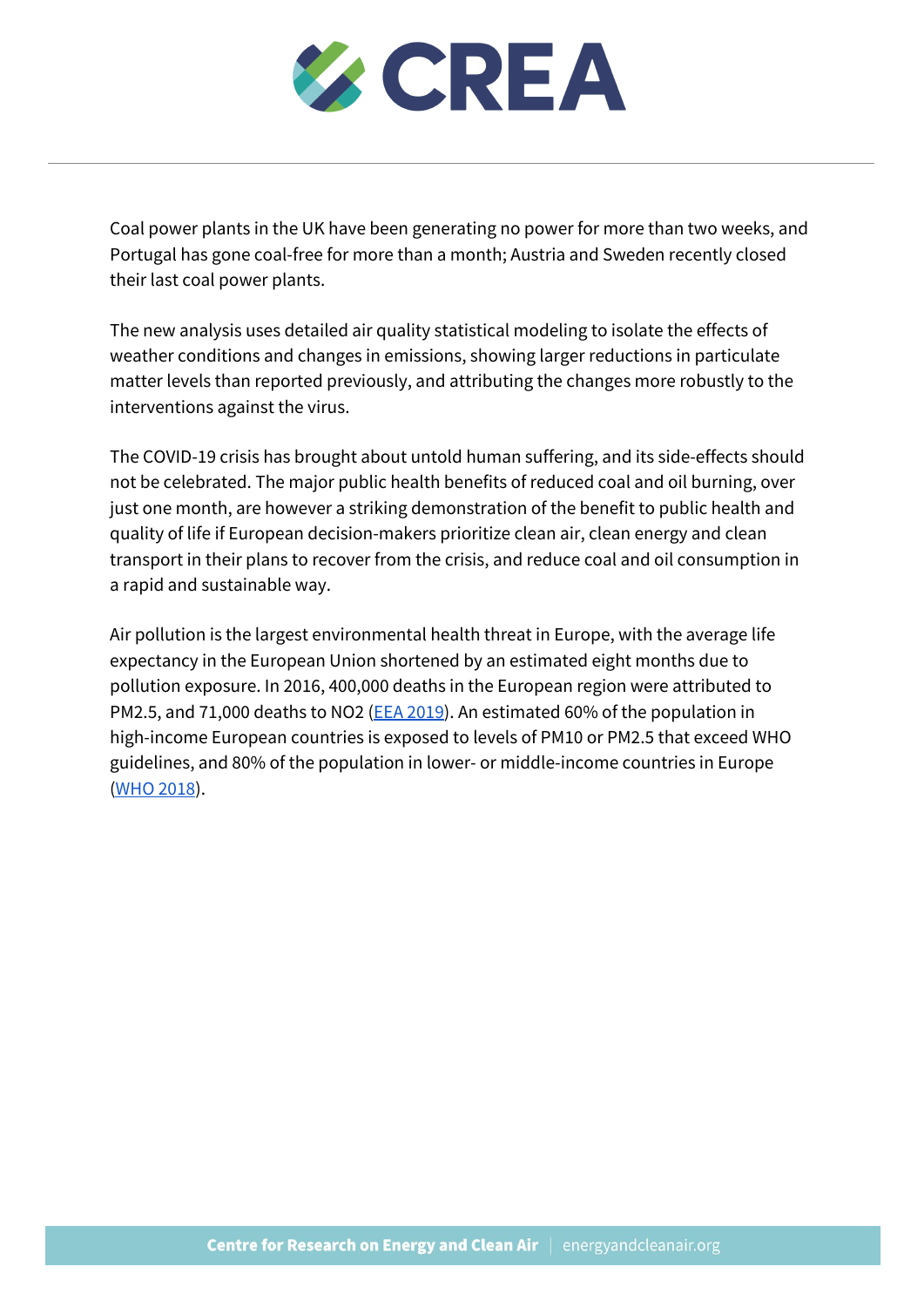



*Image from CREA's [application](https://hubertthieriot.users.earthengine.app/view/crea-no2---lockdown-impact#before-start=2020-02-17;before-end=2020-03-16;after-start=2020-03-17;after-end=2020-04-16;) to visualize average levels before / after lockdowns in various countries. Left: Before 16 March 2020, Right: After 16 March 2020. Source: Sentinel-5P Tropospheric NO2 data*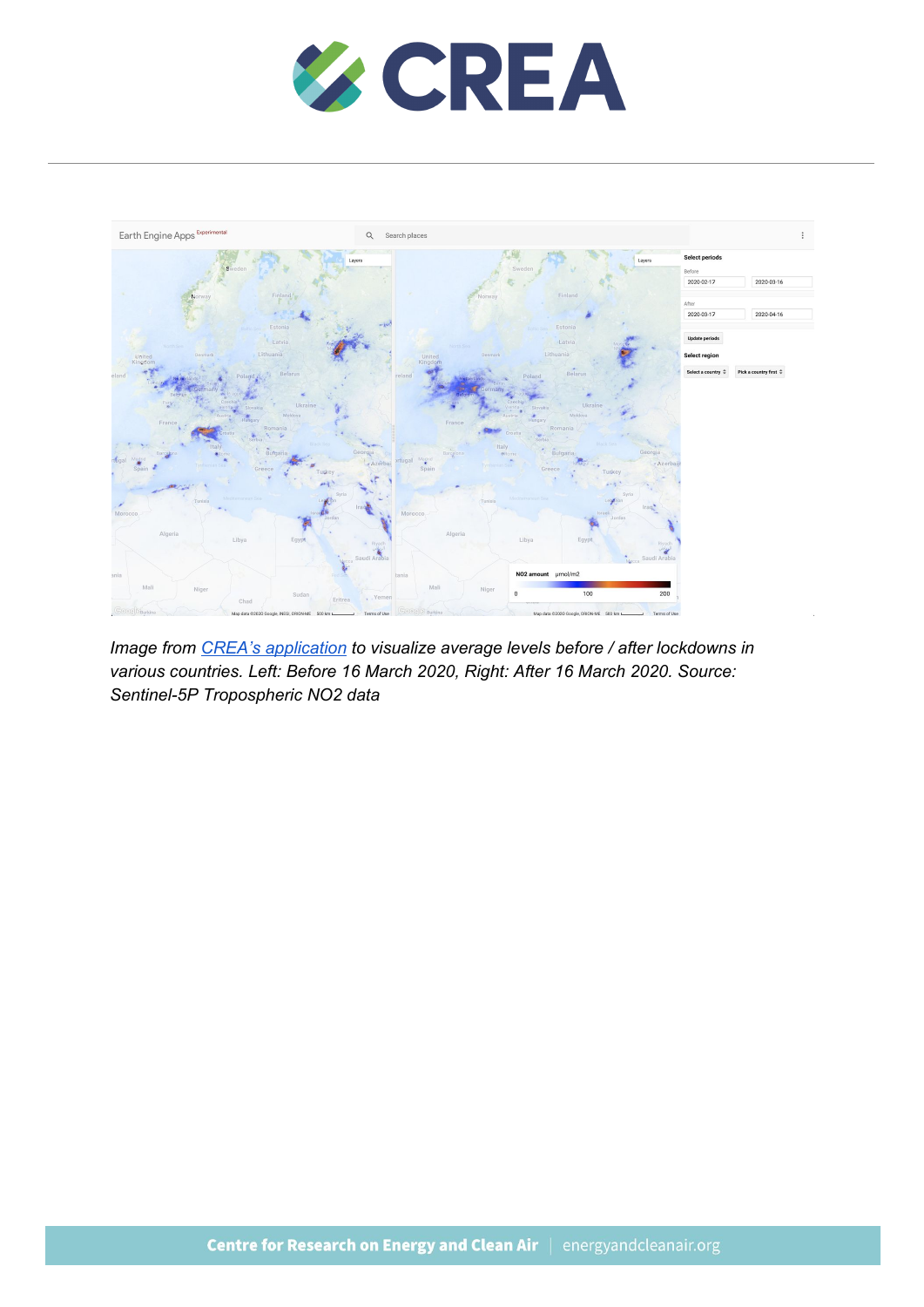

### **Country-level results**



*Differences between measured air pollutant concentrations and levels predicted based on weather conditions and previous years' air quality data, showing the estimated impact of the lockdown measures. The analysis is done on the station-level, including all government monitoring stations, and population-weighted averages are calculated for each country.*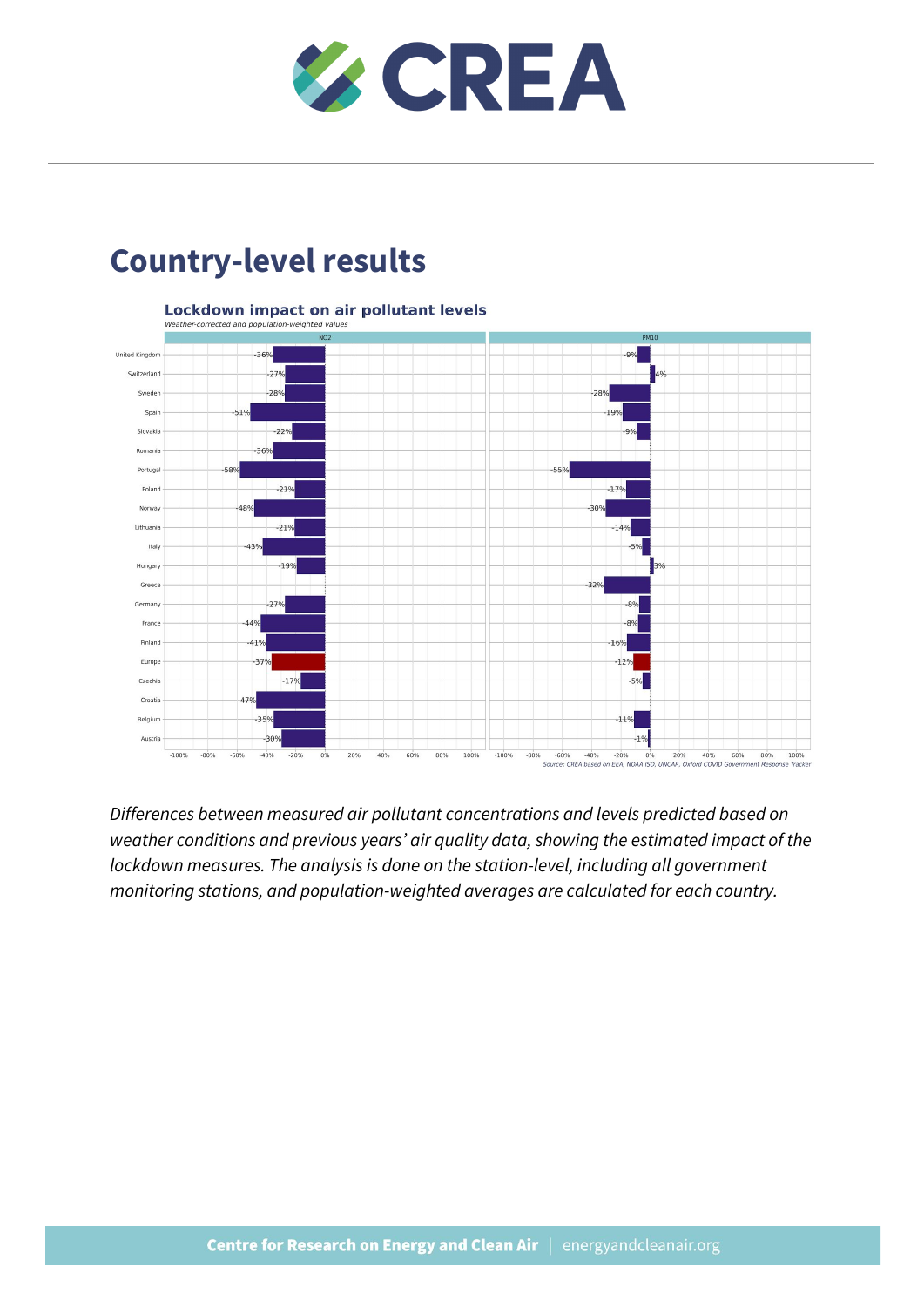

#### **Projected premature deaths avoided due to lower air pollutant exposure (low and high values correspond to 95% confidence interval)**

| country        | central | low  | high |
|----------------|---------|------|------|
| Germany        | 2083    | 1211 | 4213 |
| United Kingdom | 1752    | 1069 | 3425 |
| Italy          | 1490    | 753  | 3360 |
| France         | 1230    | 734  | 2431 |
| Spain          | 1081    | 695  | 1944 |
| Poland         | 771     | 558  | 1135 |
| Portugal       | 609     | 440  | 887  |
| Romania        | 383     | 252  | 665  |
| Sweden         | 329     | 244  | 457  |
| Norway         | 256     | 192  | 357  |
| Belgium        | 248     | 151  | 486  |
| Greece         | 236     | 182  | 294  |
| Austria        | 129     | 74   | 268  |
| Finland        | 115     | 88   | 150  |
| Switzerland    | 112     | 55   | 263  |
| Hungary        | 90      | 47   | 195  |
| Serbia         | 78      | -9   | 284  |
| Lithuania      | 56      | 40   | 80   |
| Latvia         | 53      | 36   | 84   |
| Estonia        | 38      | 28   | 52   |
| Ireland        | 25      | 18   | 35   |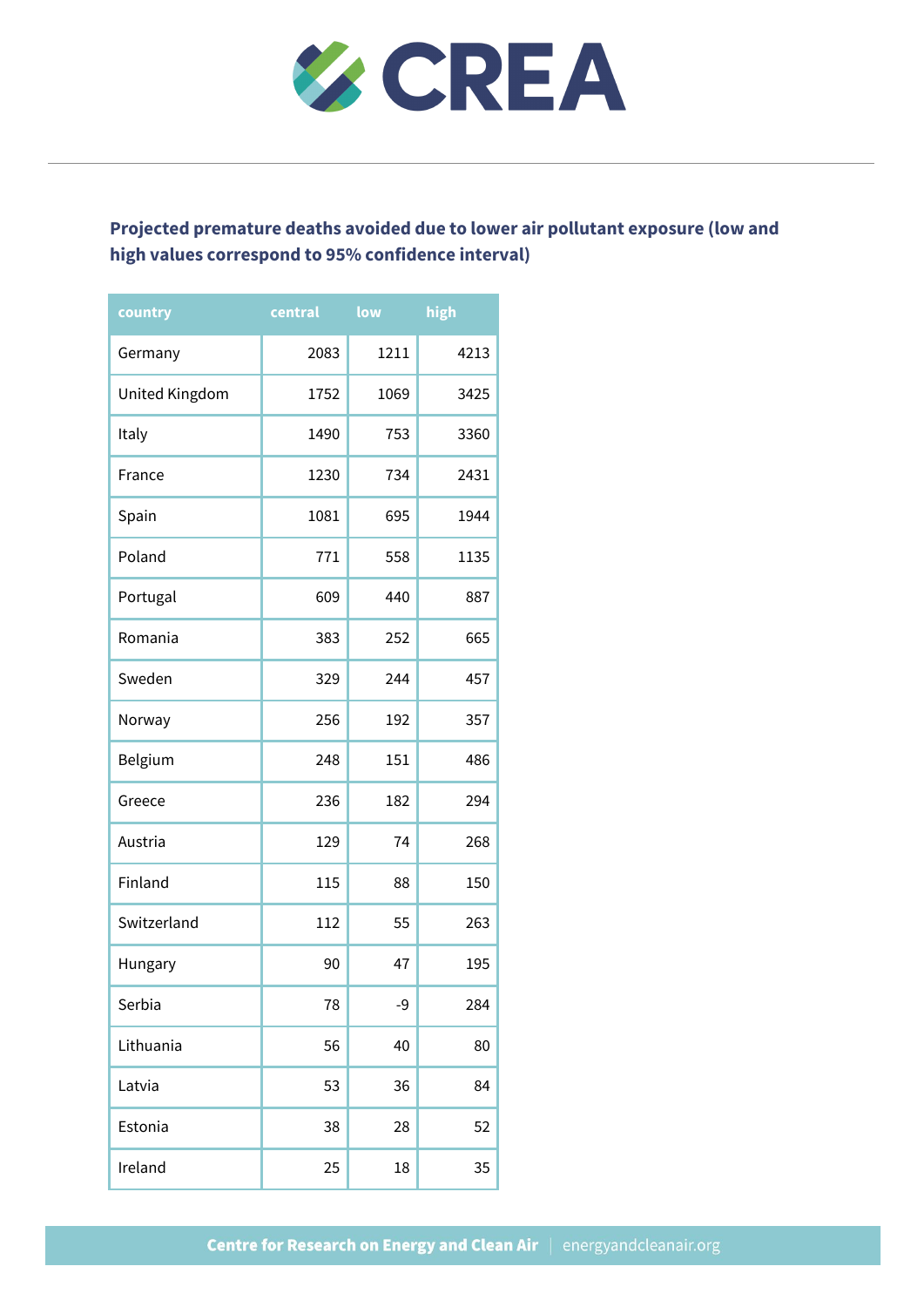

#### **Projected avoided health impacts due to lower air pollution exposure**

| <b>Outcome</b>                         | <b>Pollutant</b> | central   | low       | high      |
|----------------------------------------|------------------|-----------|-----------|-----------|
| Sick leaves (days of work<br>absence)  | PM2.5            | 1,306,604 | 1,111,606 | 1,500,274 |
| New cases of asthma in<br>children     | <b>NO2</b>       | 5,980     | 1,646     | 11,601    |
| Emergency room visits due<br>to asthma | PM2.5            | 1,865     | 1,678     | 2,048     |
| Preterm births                         | PM2.5            | 575       | 278       | 611       |
| Deaths                                 | PM2.5            | 3,924     | 2,881     | 5,064     |
| Deaths                                 | <b>NO2</b>       | 7,389     | 4,032     | 16,388    |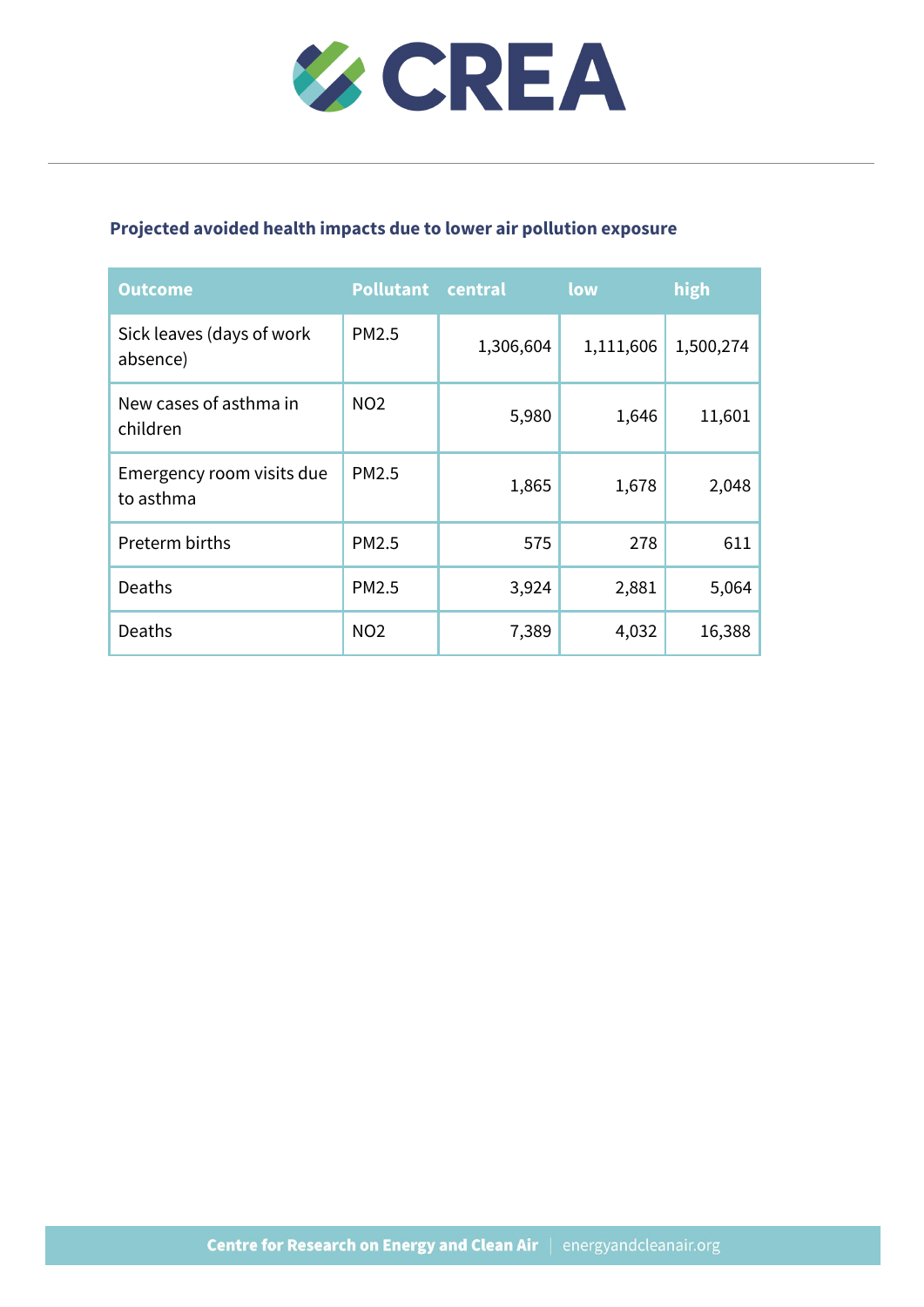

#### **Changes in power generation by source**



Coal-fired generation has fallen 37%, gas-fired generation by 27%, even as total generation has fallen 13%. This makes the COVID-19 crisis a "postcard from the future" as inflexible coal power plants are pushed out of the market.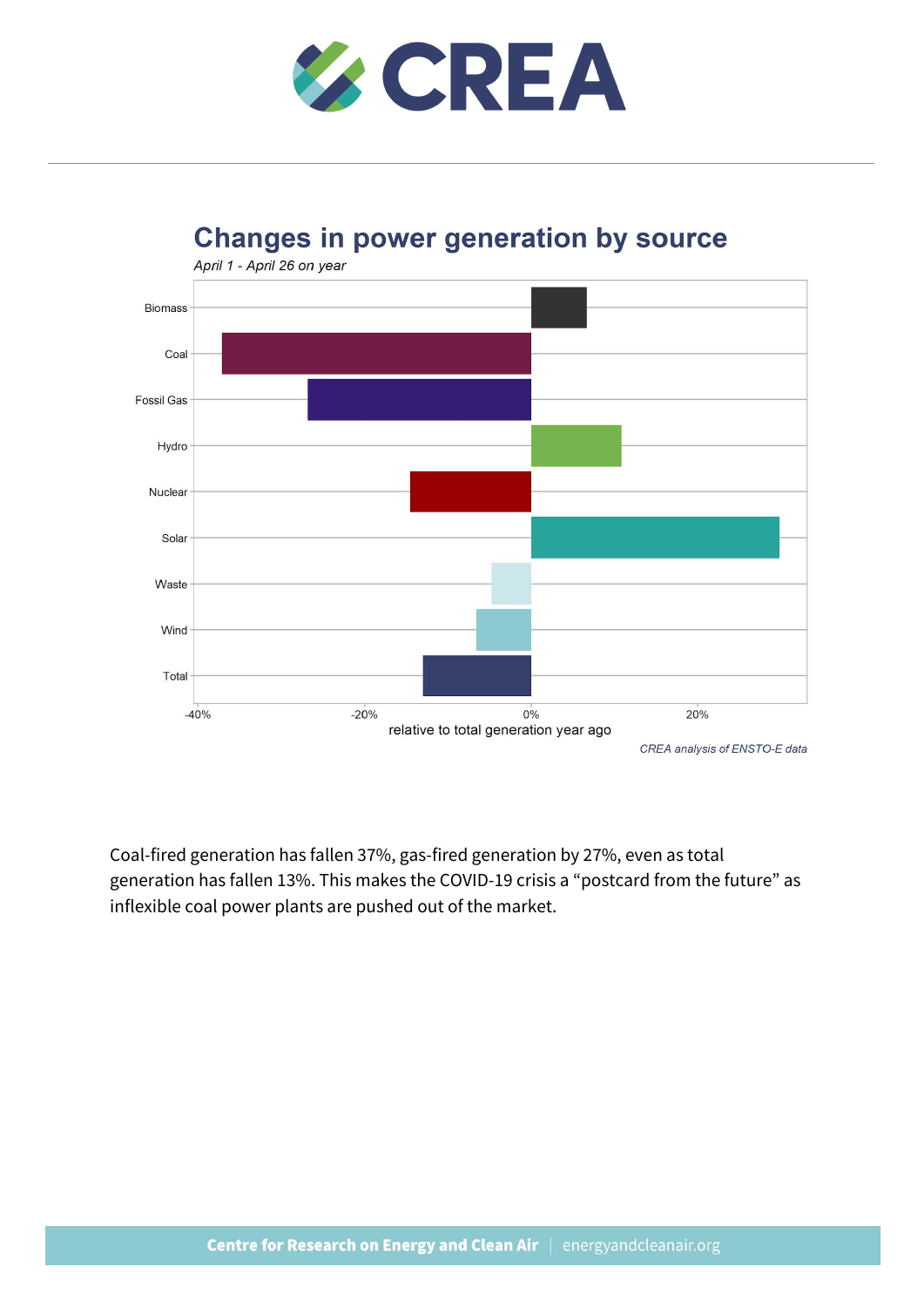



#### **Changes in power generation by country**

CREA analysis of ENSTO-E data

## **How air pollution contributes to the COVID-19 pandemic**

CREA [assessment](https://energyandcleanair.org/publications/how-air-pollution-worsens-the-covid-19-pandemic/) of the links between COVID-19 and air pollution found that:

- High levels of air pollution affect the natural defenses of the body against airborne viruses, making people more likely to contract viral diseases, and this is likely to be true for SARS-CoV-2 as well. This means that it is likely that air pollution exposure is contributing to the spread of the disease.
- Air pollution exposure is a key risk factor for many of the chronic diseases that make people more likely to get severely ill, require intensive care and ventilation, and die from COVID-19. A strong body of existing scientific research shows that a significant part of the burden of diseases like chronic respiratory disease, heart disease, asthma and diabetes worldwide is attributable to air pollution. This means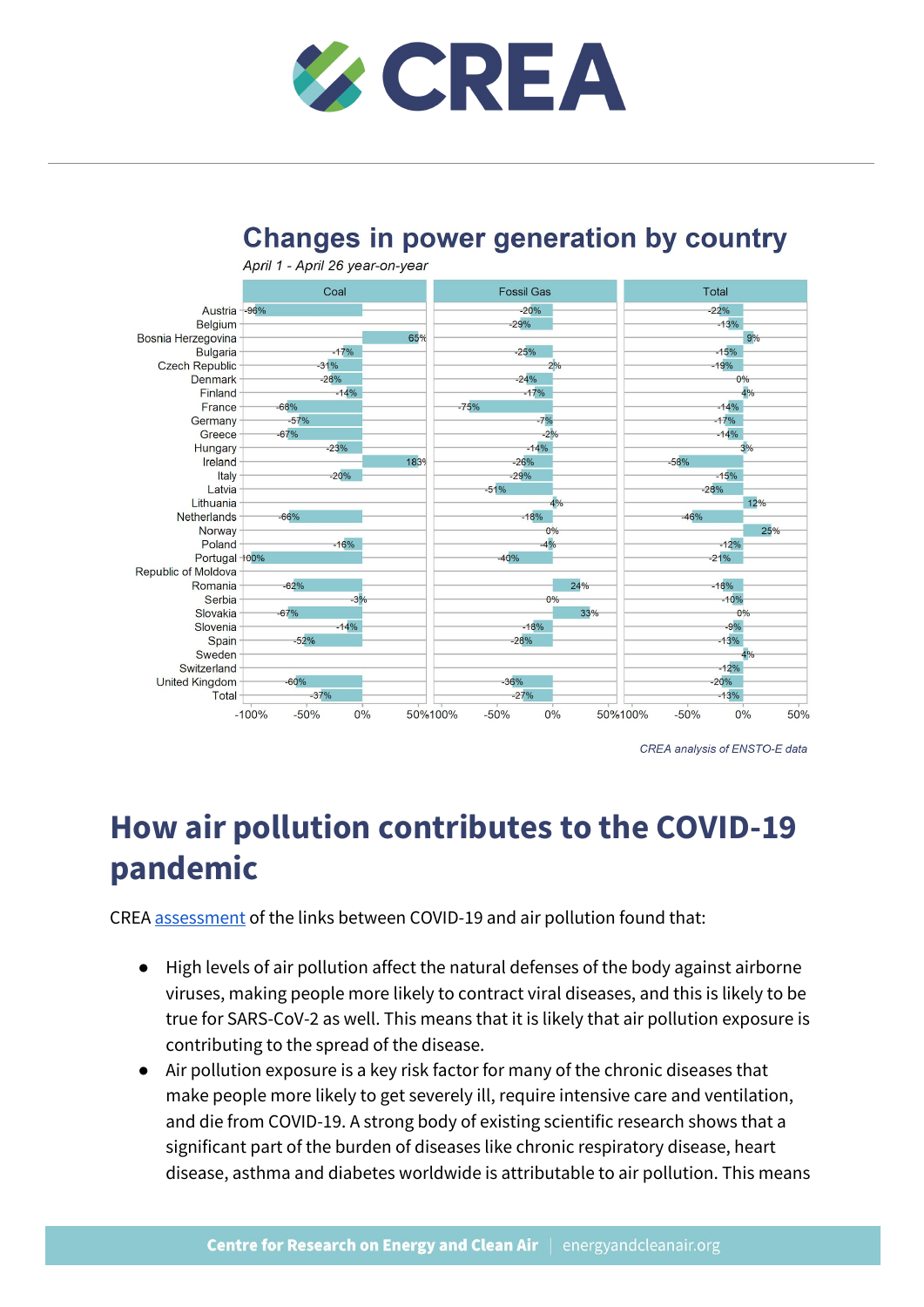

that past air pollution exposure is now contributing to the death toll and the enormous pressure on healthcare systems from the disease.

- For many respiratory infections, air pollution exposure on infected people can worsen their symptoms and increase the risk of hospitalization and death. This is likely to be true for COVID-19 patients as well but has not yet been confirmed with specific studies. This means that current air pollution levels, which remain dangerous in much of the world despite reductions caused by measures to control the virus, are likely contributing to the number of severe cases and deaths from COVID-19.
- Current air pollution levels are contributing to illness and need for health care services from other diseases, adding to the pressure on health care systems. Because of air pollution, there are more people requiring treatment for everything from asthma to stroke and diabetes while the system is overburdened.

Air pollution is a key risk factor for deaths from Lower Respiratory Infections. Globally, one death in six related to these infections is attributed to PM2.5 air pollution, amounting to approximately 400,000 deaths per year (GBD 2017).

# **Methodology**

The analysis is based on hourly air quality data from 1285 official stations monitoring PM10 concentrations and 1953 stations monitoring NO2 concentrations. The effect of COVID-19 lockdowns was quantified using the meteorological normalization technique described in Grange & Carslaw ([2019\)](https://www.sciencedirect.com/science/article/pii/S004896971834244X?via%3Dihub) and meteorological & atmospheric data from NOAA ISD and UNCAR. Percentage changes in pollution were interpolated from station-level data and used to scale the baseline concentrations of NO2 in Larkin et al [\(2017\)](https://dx.doi.org/10.1021/acs.est.7b01148) and PM2.5 in van Donkelaar et al [\(2019](http://dx.doi.org/10.1021/acs.est.8b06392)) to model the change in annual pollution exposure. Since the monitoring data was for PM10, the changes in concentrations were converted to PM2.5 using country-specific annual average ratios calculated from European Environment Agency [statistics](http://aidef.apps.eea.europa.eu/?source=%7B%22query%22%3A%7B%22match_all%22%3A%7B%7D%7D%2C%22display_type%22%3A%22tabular%22%7D).

Health impacts of the reductions in pollution levels were assessed following the methodology of CREA report ["Quantifying](https://energyandcleanair.org/publications/costs-of-air-pollution-from-fossil-fuels/) the Economic Costs of Air Pollution from Fossil [Fuels"](https://energyandcleanair.org/publications/costs-of-air-pollution-from-fossil-fuels/), which incorporates the latest risk models linking air pollution exposure to health impacts.